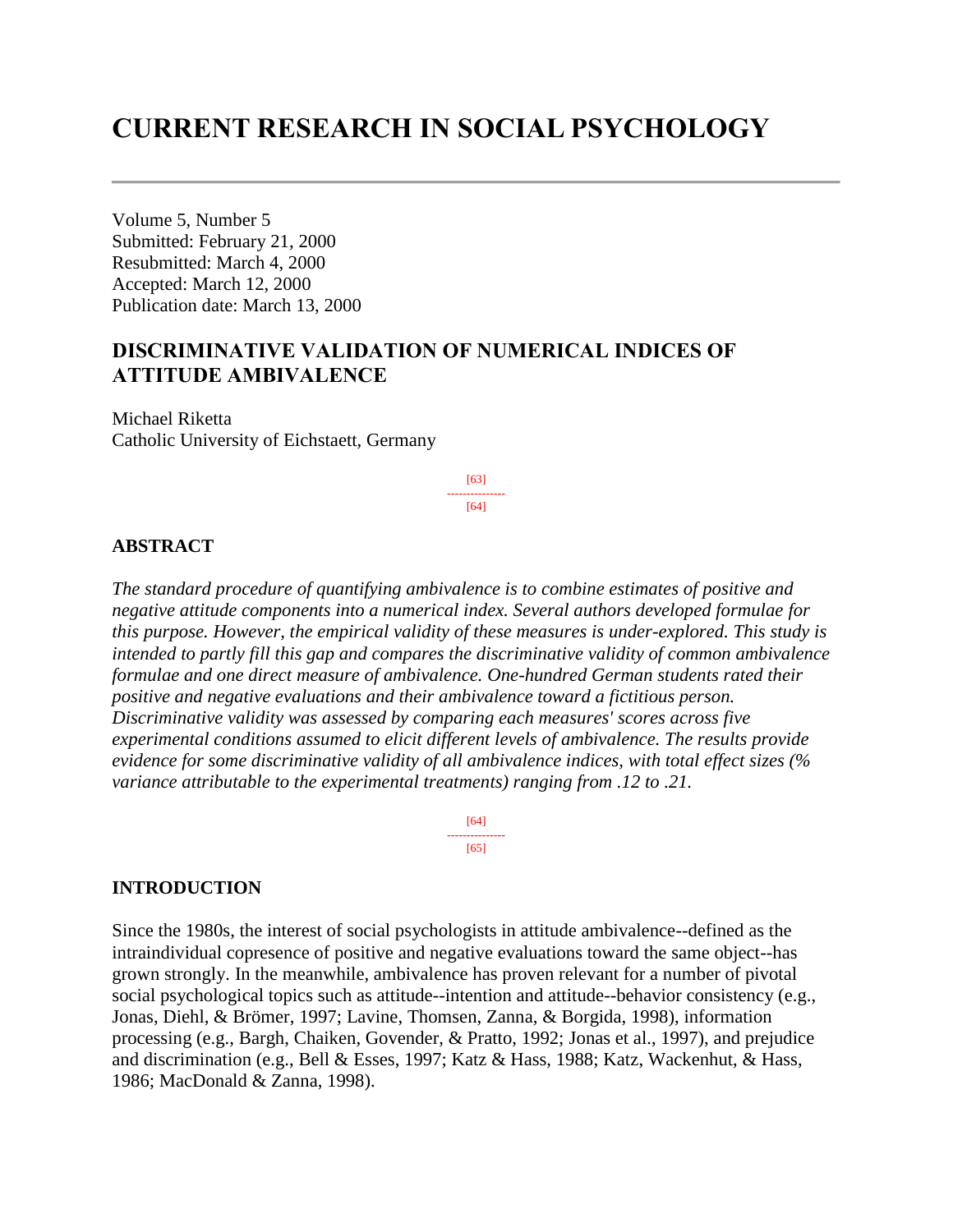The most common method of measuring attitude ambivalence is to have subjects provide separate estimates of their negative and positive evaluations of the same object and to combine the two indicators into an ambivalence index. Several authors have suggested formulae for the latter procedure. Table 1 shows the most common ones of these formulae. (1)

| Name of the Formula           | Ambivalence as a Function of S<br>and $W$ | <b>Authors of the Formula</b>       |
|-------------------------------|-------------------------------------------|-------------------------------------|
| Gradual threshold model (GTM) | $5W^{0.4} - S^{1/W}$                      | Priester & Petty (1996)             |
| Griffin                       | $3W-S$                                    | Thompson et al. (1995)              |
| Katz                          | SW.                                       | Katz et al. (1986)                  |
| Kaplan                        | W                                         | Kaplan (1972)                       |
| Scott a                       | $W^2/S$                                   | Brown & Farber (1951), Scott (1966) |
| Scott b                       | $(2W+1)/(S+W+1)$                          | Scott (1966)                        |

### **Table 1. Formulae for Computing Ambivalence Scores**

**Notes.** *S* is the stronger one and *W* is the weaker one of separately measured positive and negative evaluations of the same object. The Griffin and Kaplan formulae are displayed in simplified versions resulting from linear transformations of the original formulae.

> [65] --------------- [66]

Despite their partly widespread use, the empirical validity of these formulae is under-explored. In particular, there is no satisfying answer to the question: What are the empirical consequences of using one formula instead of the others? The present study aims at providing further evidence that helps to answer the question. At first, however, three papers have to be reviewed that also compared the formulae empirically: Thompson et al. (1995) examined the formulae of Griffin, Katz, Kaplan, and the index a of Scott; Breckler (1994) examined the index b of Scott in addition; and Priester and Petty (1996, two studies) examined all formulae shown in Table 1.

In all of these three papers, intercorrelations between the formulae were computed. The intercorrelations between the results of the formulae were generally high: The median of all 46 correlation coefficients reported in the three papers was  $r = .85$  (with  $r_s$  ranging from .34 to .98). In 39 of the 46 cases, the coefficients were above  $r = .70$ . The Katz measure consistently correlated least strongly with the other measures: The median correlation coefficient for this measure was  $r = .71$  (with *rs* ranging from .34 to .96).

In addition, Priester and Petty (1996) and Thompson et al. (1995) attempted a congruent validation of the formulae's scores. In both articles, the formulae's outcomes were correlated with the scores of a scale that referred to the experience of ambivalence directly. The validity coefficients ranged from  $r = 0.21$  to  $r = 0.52$ , with a median of  $r = 0.42$ . As to the differences between the formulae, the scores of the Katz formula always correlated least strongly with the criterion whereas the Griffin formula, the GTM and the Scott index b correlated most strongly with it. So these three measures repeatedly proved the best ones when directly rated ambivalence was used as validation criterion whereas the validity of the Katz formula was least satisfying.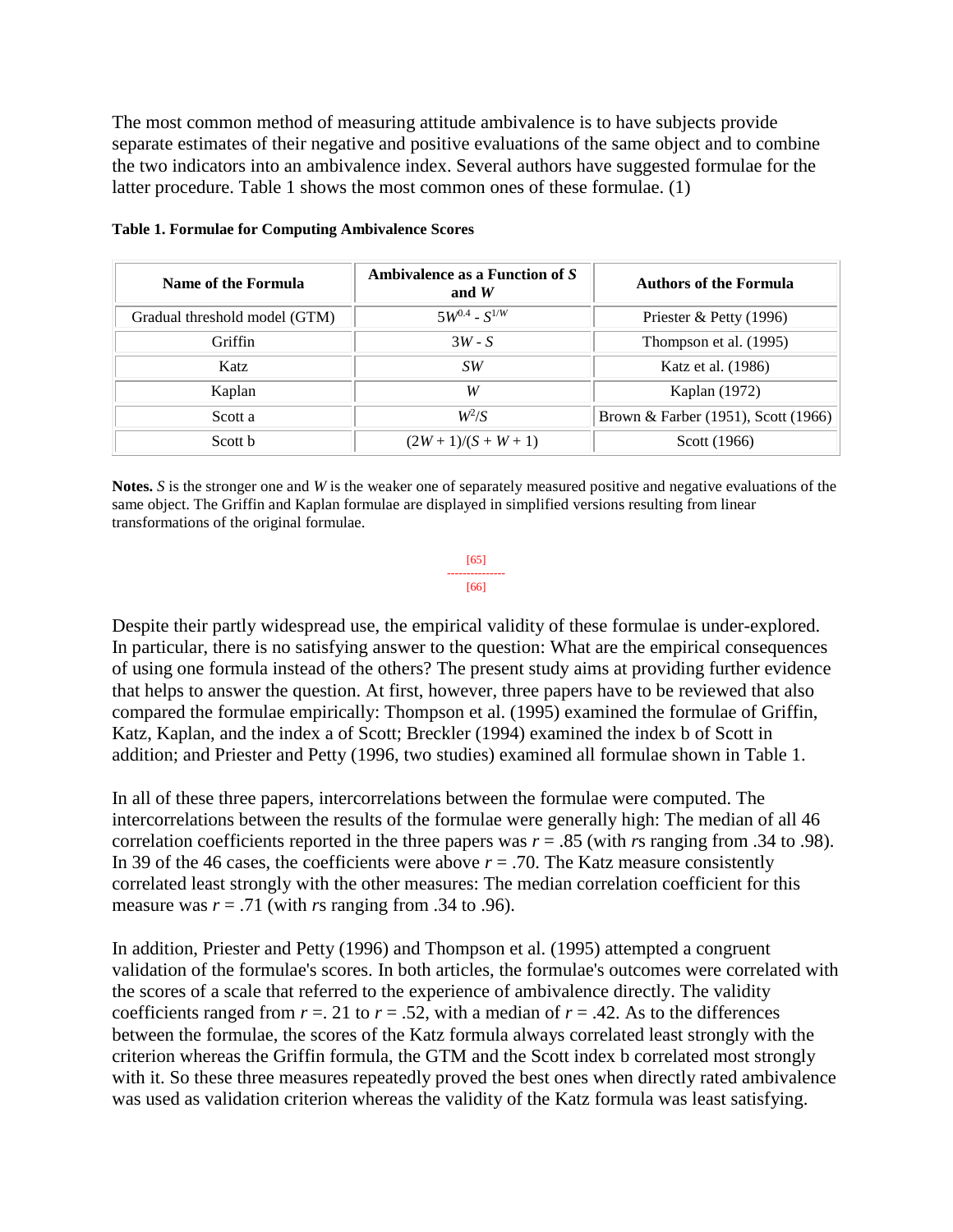However, these studies' approach of congruently validating the formulae's scores is not fully convincing because the empirical validity of the validation criterion, the scores of the direct measures of ambivalence, was not examined. Thompson et al. (1995) already recognized this problem and suggested a discriminative validation of ambivalence measures. Specifically, they proposed to investigate how well various measures discriminated between situations assumed to induce different degrees of ambivalence. To my knowledge, this proposal has not been realized explicitly up to now. However, one study provided implicit evidence of the discriminative power of one of the mentioned ambivalence measures: Jonas et al. (1997) used the rating technique and the formula of Kaplan as manipulation check in two experiments. The authors found that the scores of the Kaplan formula did produce significant differences between the assumed nonambivalence and ambivalence conditions. This result provides an argument in favor of the Kaplan formula but does not allow to compare it with the other formulae.

In contrast, the present study takes up the suggestion of Thompson et al. consequently. The aim of this study is to assess and compare the discriminative power of the most common ambivalence formulae (namely those listed in Table 1). Furthermore, the correlations of the formulae's scores with direct ratings of ambivalence will be computed in order to find out how robust are the findings reported above.

In the present study, as in one study of Priester and Petty (1996, combined Exp. 2 and 3), ambivalence was manipulated by providing trait lists characterizing fictitious persons. The proportion of positive and negative traits varied so that different degrees of subjective ambivalence were likely. Five experimental conditions with the following numbers of negative vs. positive traits were realized: zero vs. four, one vs. three, two vs. two, three vs. one, and four vs. zero (abbreviated as "0-neg", "1-neg", "2-neg", "3-neg", and "4-neg" in the following).

The ambivalence levels resulting from these conditions were predicted with the ambivalence model of Thompson et al. (1995). These authors stated that the more evaluatively polarized an attitude, the less ambivalence is experienced. So, in the present study, relatively low ambivalence seemed the most probable outcome when the information given was maximally polarized, that is, when only positive or only negative trait words were given (conditions 0-neg and 4-neg). Relatively high ambivalence, on the opposite, was likely in the case of equal numbers of positive and negative traits (condition 2-neg). When the numbers of positive and negative traits were unequal but above zero either (conditions 1-neg and 3-neg), an intermediate level of ambivalence was expected.



The described procedure of manipulating ambivalence implied that the presented numbers of positive and negative trait words strongly related to the extremity of the resulting positive and negative evaluations of the target person. Therefore an ideal pool of trait words for operationalizing the experimental conditions would met two criteria: First, the words were considered positive or negative by all participants concordantly. Second, the words' evaluative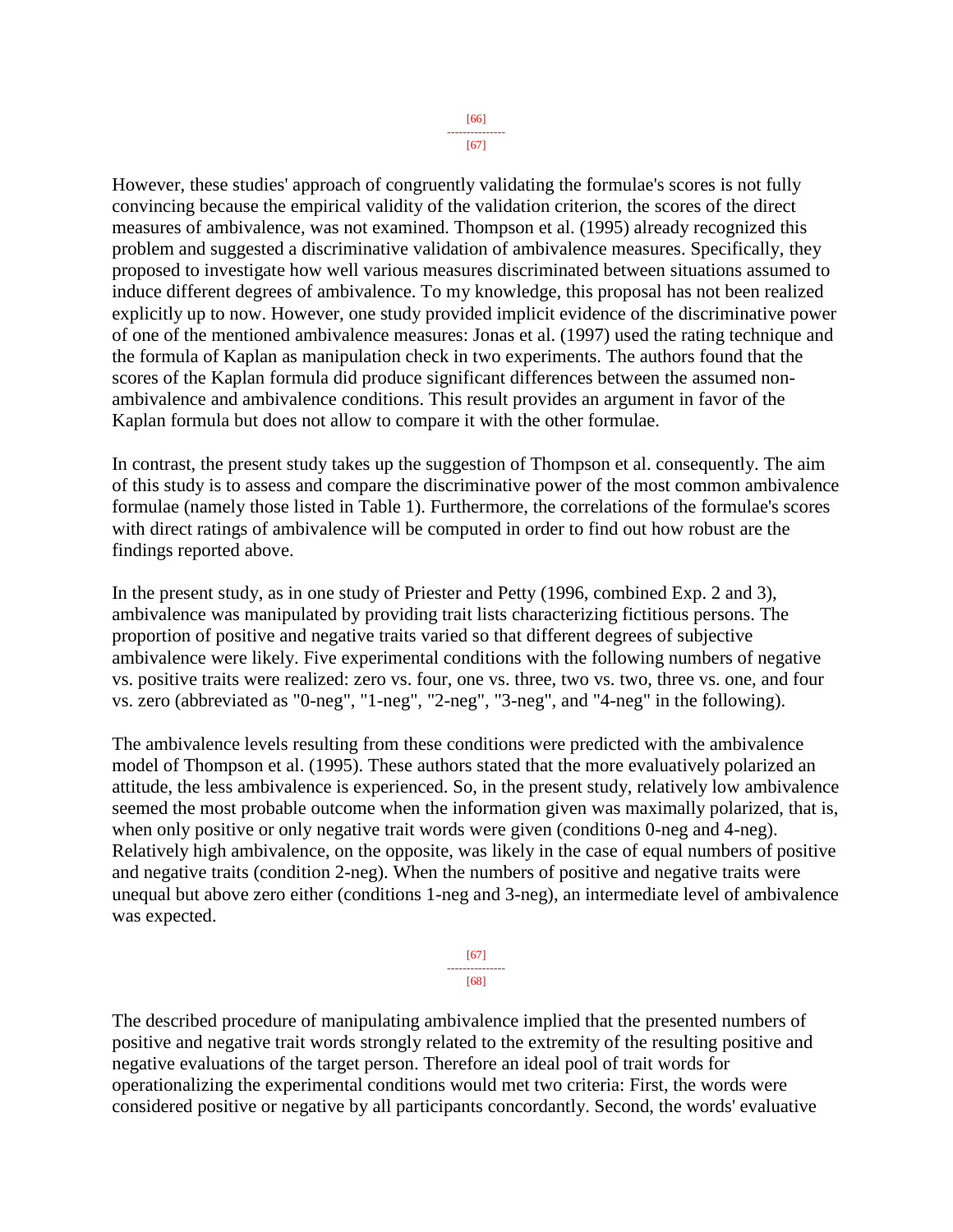connotations were equally strong compared with each other and over participants. To get a pool of items that met these criteria as well as possible, a preliminary study was conducted.

## **PRELIMINARY STUDY**

Subjects of the preliminary study were 20 students (18 females, 2 males) belonging to the same population as the sample of the final study (social science and fine arts students of the Catholic University of Eichstätt, Germany). They received a questionnaire with the instruction: "In the following you will find a list of properties that are suitable for characterizing persons. Please judge from your personal view: How positive or negative do you consider each property, assuming that it is a trait of another person?" A list of 15 positive and 14 negative trait words followed in random order. Subjects rated the favorableness of each traits on seven-point scales anchored with positive and negative. The trait list had been derived from Deusinger (1980, chap. 2.1.4). She had investigated the subjective favorableness of more than 100 trait words among German students. The author of the present study had chosen those words that had been rated extremely both by men and women in Deusinger's studies and that seemed suitable for describing a student target person without a particular gender connotation.

For the final study, those trait words were selected that had homogeneously been judged as positive or negative by all subjects of the preliminary study and that had an absolute mean rating above 2 on the scale from -3 and 3. However, the two most extremely evaluated negative words (cruel and brutal) were discarded for reasons of evaluative symmetry as there was no positive word with a similar extreme evaluation.

[68] --------------- [69]

The selected positive words were, in descending order of mean favorableness: humorous, dependable, honest, sociable, responsible, helpful, kind, righteous, and intelligent. These words' mean evaluations ranged from 2.7 to 2.2 (overall mean 2.5), with all standard deviations under 0.8. The selected negative words were, in descending order of mean unfavorableness: mean, deceitful, dishonest, hostile to children, vengeful, unreliable, and domineering. The mean ratings ranged from -2.7 to -2.1 (overall mean -2.4), with all standard deviations under 1.0.

# **FINAL STUDY**

### **Method**

Subjects of the final study were 100 students of social sciences and fine arts of the Catholic University of Eichstätt, Germany. Seventy-five of the subjects were female, 24 male, and one did not indicate his or her sex. Approximately one half of the subjects were psychology students. For every experimental condition, 20 questionnaires had been prepared and were administered to the subjects on a random basis.

On the first page of the questionnaire, the subjects read the instruction: "Figure a person who is approximately as old as you and a university student. In the following, you will find a list of adjectives referring to this person. Every adjective was reported by another acquaintance of the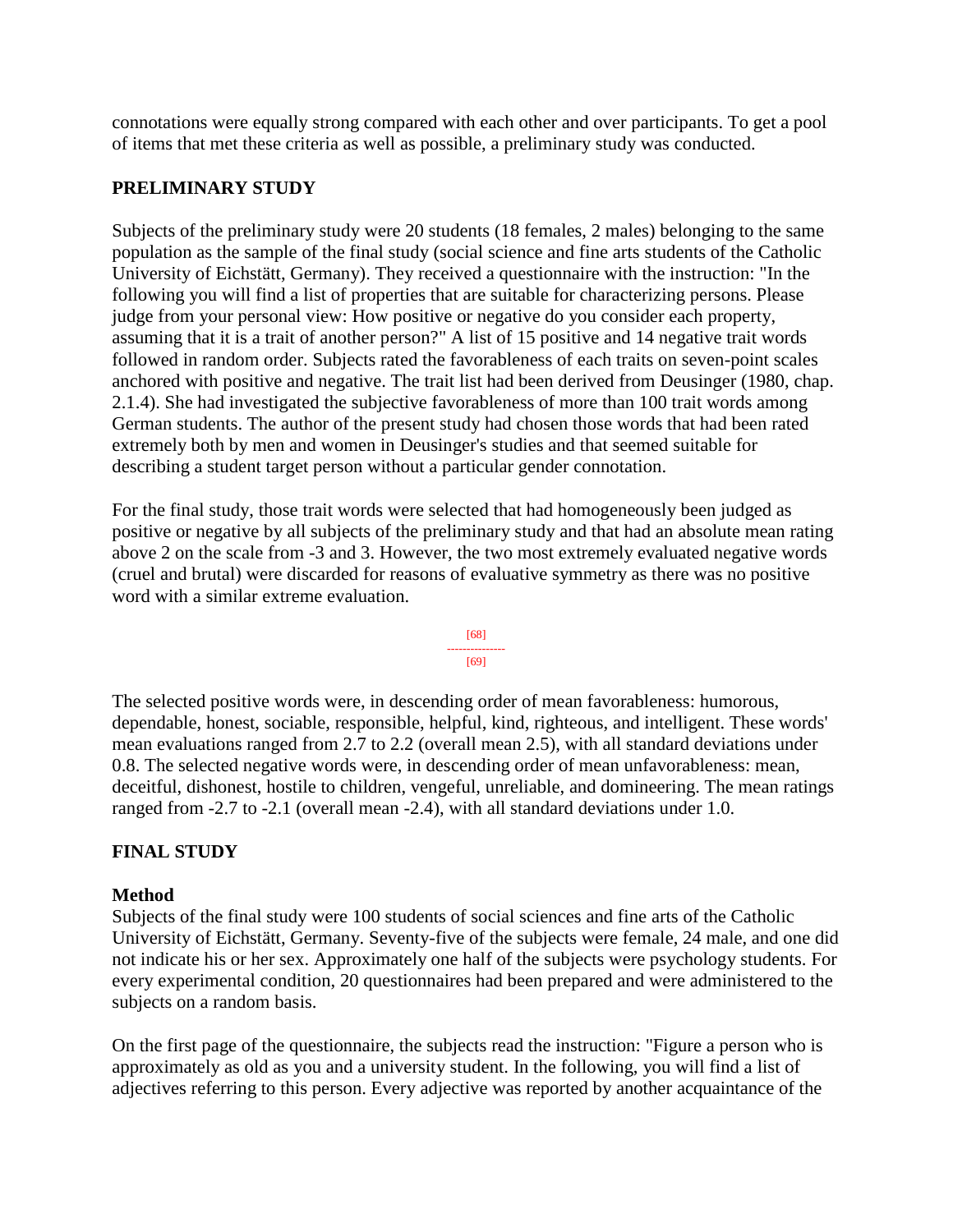person. The adjectives are listed in random order. First of all, read the list several times and try to form an impression of the person."

The four trait words followed. To control for the influence of the concrete trait combinations on the ambivalence ratings, the trait words for every questionnaire had been selected by a computer random procedure. Thus, in each experimental condition, the respective numbers of positive and negative traits were constant as described above, but the concrete trait words varied across questionnaires. Moreover, it had been made sure that logically contradictory trait words did not appear on the same questionnaire (in particular: honest and dishonest, dependable and unreliable).

> [69] --------------- [70]

On the second page of the questionnaire, subjects were instructed to figure and note down one action for every trait, namely an action that the target person might perform in everyday life and that was characteristic for the respective trait. An example followed. This task was intended to make the subjects elaborate their picture of the person and thus to facilitate the subsequent evaluation of the person.

On the third page, sympathy was measured on a 11-point scale anchored with "I find the person likeable" and "I find the person disagreeable". The two measures of ambivalence followed in random order.

The first, indirect measure was to provide the data for the ambivalence formulae and consisted of two items formulated in the style of Kaplan (1972) and Thompson et al. (1995). The first item was: "Now consider only the positive beliefs and feelings the person causes in you and ignore the negative ones. How positive is your evaluation of the person?", followed by a six-point rating scale anchored with "not at all positive" and "very positive". The second item had the same wording with the exception that positive was replaced by negative and vice versa.

The second, direct measure of ambivalence referred to the experience of ambivalence directly and was a shortened and modified version of Priester and Petty's (1996) three-item scale. Subjects had to respond to the instruction: "Now further characterize your thoughts and feelings" on two six-point scales anchored with "My feelings toward the person are mixed" vs. "My feelings toward the person are clear and unambiguous" and "I have contradictory beliefs concerning the person" vs. "I have consistent beliefs concerning the person".

### **Results**

All questionnaires were filled out completely. Thus the size of the total sample equaled 100 for every analysis reported in the following, with  $n = 20$  in each experimental condition. All inferential-statistical tests were one-sided with a significance level of alpha < .05 except where indicated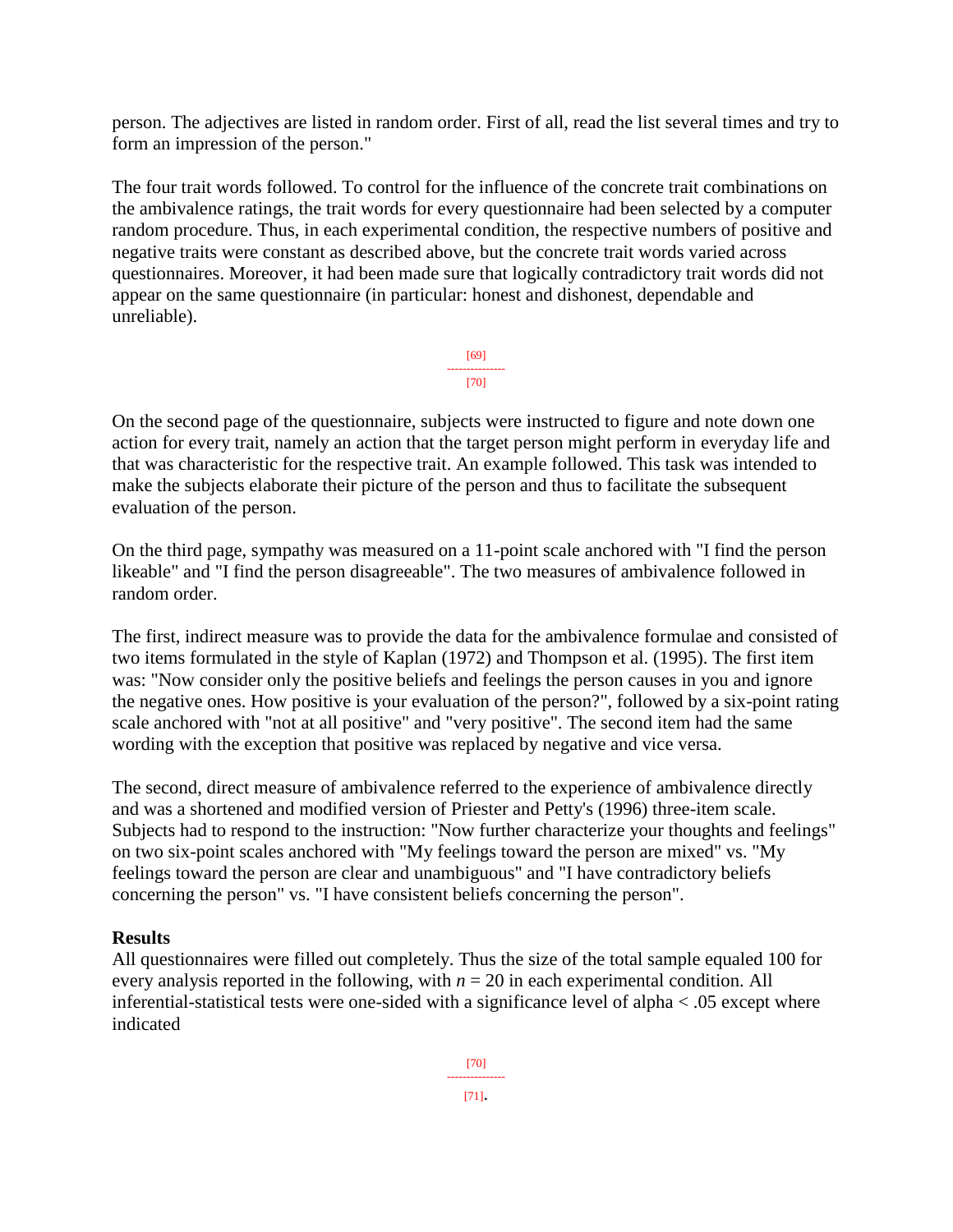The means of the positive and negative ratings (scored  $1 =$  not at all to  $6 =$  very) were 3.8 (*SD* = 1.7) and 3.9 (*SD* = 1.7), respectively. (2) Negative and positive evaluations correlated moderately with the corresponding number of negative and positive traits (*r*s = .55 and .56, respectively, *p*s < .001). This provided first evidence of the effectiveness of the treatments. Theoretically, the difference between positive and negative evaluations was an estimate of the bipolar overall attitude (Kaplan, 1972). Here this index did strongly relate to the sympathy measure ( $r = .82$ ,  $p <$ .001). So, in total, the unipolar evaluations seemed to be valid in this study.

For further use, the ratings of the negative and positive evaluations were recoded into the variables "weaker evaluation" and "stronger evaluation". If positive and negative ratings had the same value, this value was coded for both variables. Finally, all ambivalence indices listed in Table 1 were computed from the two variables (see Table 2 for means and standard deviations).

The two direct ratings of ambivalence (scored 1 to 6) were summed to an overall index ( $M =$ 6.48;  $SD = 3.15$ ). This scale had satisfying internal consistency (Cronbach's alpha = .80).

Table 2 shows the correlations between all ambivalence formulae together with the respective means and standard deviations. As in the previous studies cited above (Breckler, 1994; Priester & Petty, 1996; Thompson et al., 1995), the correlations between the formulae's scores were generally high. Again, as in all three papers, the scores of the Katz formula related least strongly to the results of the other measures.

#### [71] --------------- [72]

| <b>Indirect</b><br><b>Measures</b> | 1.                       | 2.  | 3.                       | 4.                       | 5.  | 6. | <b>Direct</b><br><b>Measure</b> | $\boldsymbol{M}$ | <b>SD</b> |
|------------------------------------|--------------------------|-----|--------------------------|--------------------------|-----|----|---------------------------------|------------------|-----------|
| $ 1. G$ riffin                     | $\overline{\phantom{a}}$ |     |                          |                          |     |    | .62                             | 2.58             | 3.83      |
| 2. GTM                             | .92                      |     |                          |                          |     |    | .54                             | 4.56             | 2.79      |
| $3.$ Kaplan                        | .96                      | .88 | $\overline{\phantom{a}}$ |                          |     |    | .57                             | 2.58             | 1.22      |
| 4. Katz                            | .82                      | .77 | .92                      | $\overline{\phantom{a}}$ |     |    | .45                             | 13.34            | 6.90      |
| $5.$ Scott a                       | .97                      | .81 | .83                      | .96                      |     |    | .61                             | 1.63             | 1.38      |
| $6.$ Scott b                       | .95                      | .91 | .63                      | .85                      | .89 | -  | .60                             | 0.69             | 0.20      |

### **Table 2. Correlations Between the Ambivalence Measures**

**Notes.** All *p*s < .001 for the correlation coefficients, all *n*s = 100.

Table 2 also displays the relationships between the formulae's results and the scores of the direct measure. The highest correlation coefficient was obtained for the Griffin formula, followed by the formulae a and b of Scott, the Kaplan index, the GTM, and--far behind--the Katz formula.

In contrast to the mentioned previous validation studies, the design of the present study allowed to explore whether the empirical convergence between the indirect measures and the direct measure depended on the level of elicited ambivalence. To do so, the correlations between each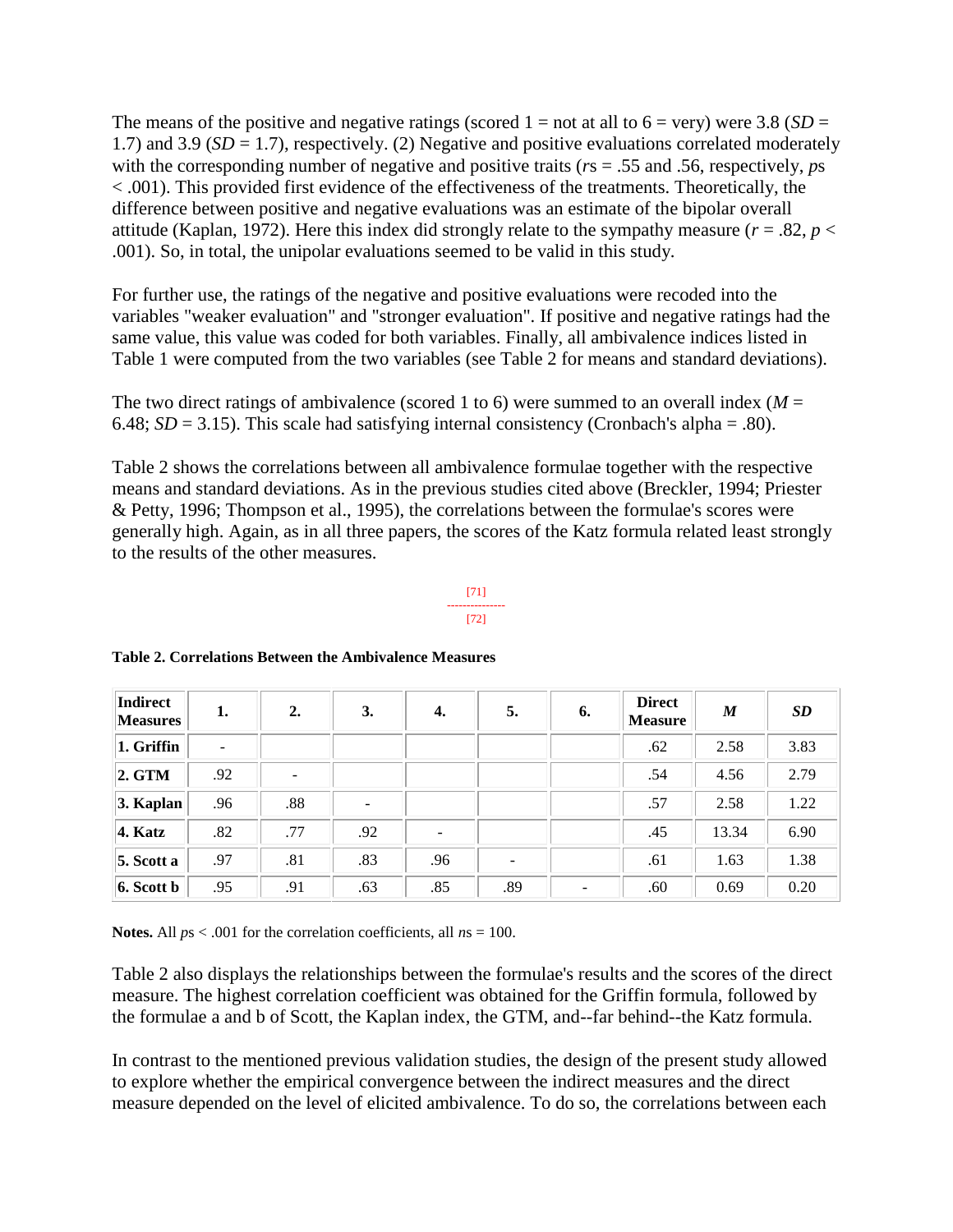indirect measure and the direct measure were computed for the conditions with postulated low ambivalence (conditions 0-neg and 4-neg, collapsed), medium ambivalence (conditions 1-neg and 3-neg) and high ambivalence (condition 2-neg) separately. Table 3 shows the results. In general, the more ambivalence had been induced, the greater the overlap between the direct measure's and the indirect measures' scores was. The correlations for low, medium, and high ambivalence ranged from .30 to .46, .49 to .60, and .47 to .69, respectively. The relative positions of the indirect measures were similar across levels of ambivalence: the Katz formula always took last place, and the Griffin and Scott (b) formulae always took first and second place.

#### [72] --------------- [73]

**Table 3. Correlations Between the Direct Measure and the Indirect Measures for Postulated Low, Medium, and High Ambivalence**

| <b>Postulated</b><br><b>Ambivalence</b> | n  | <b>Griffin</b> | <b>GTM</b> | Kaplan   | Katz   | Scott a  | Scott b  |
|-----------------------------------------|----|----------------|------------|----------|--------|----------|----------|
| Low                                     | 40 | $.46**$        | $.41**$    | $.39**$  | $.30*$ | $.41**$  | .44**    |
| Medium                                  | 40 | $.60***$       | $.50***$   | $.56***$ | .49*** | $.58***$ | $.60***$ |
| <b>High</b>                             | 20 | $.66***$       | $.64***$   | $.59**$  | $.47*$ | $.61**$  | $.69***$ |

**Notes.** Low postulated ambivalence: experimental conditions 0-neg and 4-neg. Medium postulated ambivalence: experimental conditions 1-neg and 3-neg. High postulated ambivalence: experimental condition 2-neg. \**p* < .05. \*\**p* < .01. \*\*\**p* < .001.

To test the discriminative power of the measures, first of all, a one-way analysis of variance (ANOVA) was conducted for each ambivalence measure over the five experimental conditions. For each measure, significant overall effects resulted (see the right section of Table 4). The effect sizes (eta squared) indicated that the scores of the Kaplan index related to the treatments most strongly, which explained a fifth of the scores' variance. Slightly smaller proportions of explained variance were found, in decreasing order, for the index a of Scott, the Katz and Griffin formulae, the GTM, and the direct measure. The scores of the Scott formula b were least sensitive to the experimental manipulation: the independent variable explained only about an eighth of their variance. (3)

The cell means (Table 4, middle section) provide more detailed information about the discriminative power of the measures. For ease of interpretation, the scores were *z* standardized, multiplicated by 100, and the mean of the condition 0-neg was added to all scores for each measure. So the ambivalence scores of the 0-neg condition can serve as reference points, and all scores are comparable over measures.



### **Table 4. Cell Means and Results of Inferential-Statistical Mean Comparisons**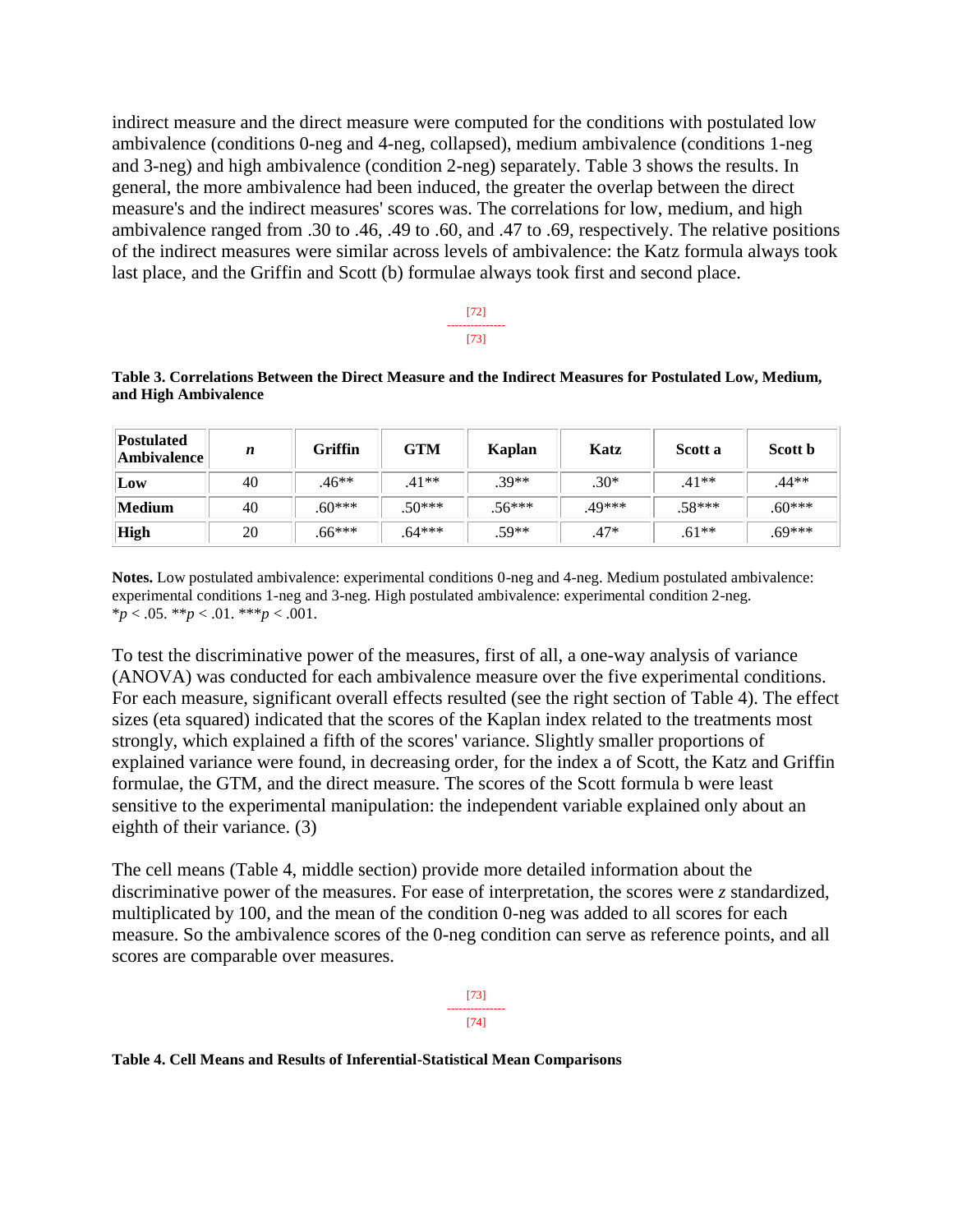| <b>Measure</b> |                         | <b>Experimental Condition</b> | <b>Results of the One-way</b><br><b>ANOVA</b> |             |                         |          |                  |
|----------------|-------------------------|-------------------------------|-----------------------------------------------|-------------|-------------------------|----------|------------------|
|                | $0-neg$                 | $1-neg$                       | $2-neg$                                       | $3-neg$     | 4-neg                   | F(4, 95) | Eta <sup>2</sup> |
| <b>Direct</b>  | $0_A$<br>(79)           | 44<br>(103)                   | $114_A$<br>(111)                              | 65<br>(85)  | 43<br>(92)              | $3.84**$ | .161             |
| Griffin        | $0_A$<br>(80)           | 71<br>(93)                    | $115_{\text{Aa}}$<br>(104)                    | 68<br>(117) | $38_a$<br>(68)          | $4.09**$ | .172             |
| <b>GTM</b>     | $0_A$<br>(109)          | 85<br>(89)                    | $112_A$<br>(79)                               | 63<br>(115) | 59<br>(74)              | $3.84**$ | .162             |
| <b>Kaplan</b>  | $0_{aA}$<br>(72)        | $83_a$<br>(93)                | $116_{Ab}$<br>(107)                           | 74<br>(120) | 27 <sub>b</sub><br>(59) | $4.93**$ | .207             |
| Katz           | $0_{ab}$<br>(72)        | $88_a$<br>(91)                | 97 <sub>b</sub><br>(109)                      | 73<br>(122) | 22<br>(64)              | $4.15**$ | .174             |
| Scott a        | $0_A$<br>(61)           | 60<br>(90)                    | $114_{\text{Aa}}$<br>(120)                    | 68<br>(119) | $23_a$<br>(59)          | $4.37**$ | .184             |
| Scott b        | 0 <sub>a</sub><br>(103) | 56<br>(86)                    | 102 <sub>a</sub><br>(94)                      | 53<br>(109) | 46<br>(86)              | $2.89*$  | .121             |
| Mean           | $\bf{0}$                | 70                            | 110                                           | 73          | 37                      |          | .161             |

**Notes.** The values in the middle section represent means and standard deviations (in parentheses). For each measure, the scores were z standardized, multiplicated by 100, and a constant was added to each score so that the respective mean of the first experimental condition was zero. Cell means having the same subscripts within a row differ at p < .005 (lower-case letters) or p < .001 (upper-case letters) according to two-sided t tests. 0-neg, 1-neg, 2-neg, 3-neg, 4 neg: experimental conditions with zero through four negative trait words, corresponding to, in order, low, medium, high, medium, and low ambivalence.

 $**p* < .05. ***p* < .01.$ 

Evidently, all measures tended to produce a pattern of means that was consistent with the expectations: The highest scores were obtained for the condition with equal numbers of positive and negative traits (2-neg), the lowest scores for the two conditions with unipolar either positive or negative information (0-neg and 4-neg).



This expected pattern was combined with an unexpected trend: the scores of each measure tended to be higher in the case of negative unipolar information (4-neg) compared to the case of positive unipolar information (0-neg). On average, the difference between these two conditions equaled approximately one third of the standard deviations (here: 100 for each measure). As will be shown in the following, this tendency was not significant. Nevertheless, since there are plausible post hoc explanations for this tendency, it will be taken up again in the Conclusions section.

Inferential-statistical comparisons between the treatments provided additional indicators of the measures' discriminative ability. As mentioned above, the five conditions were expected to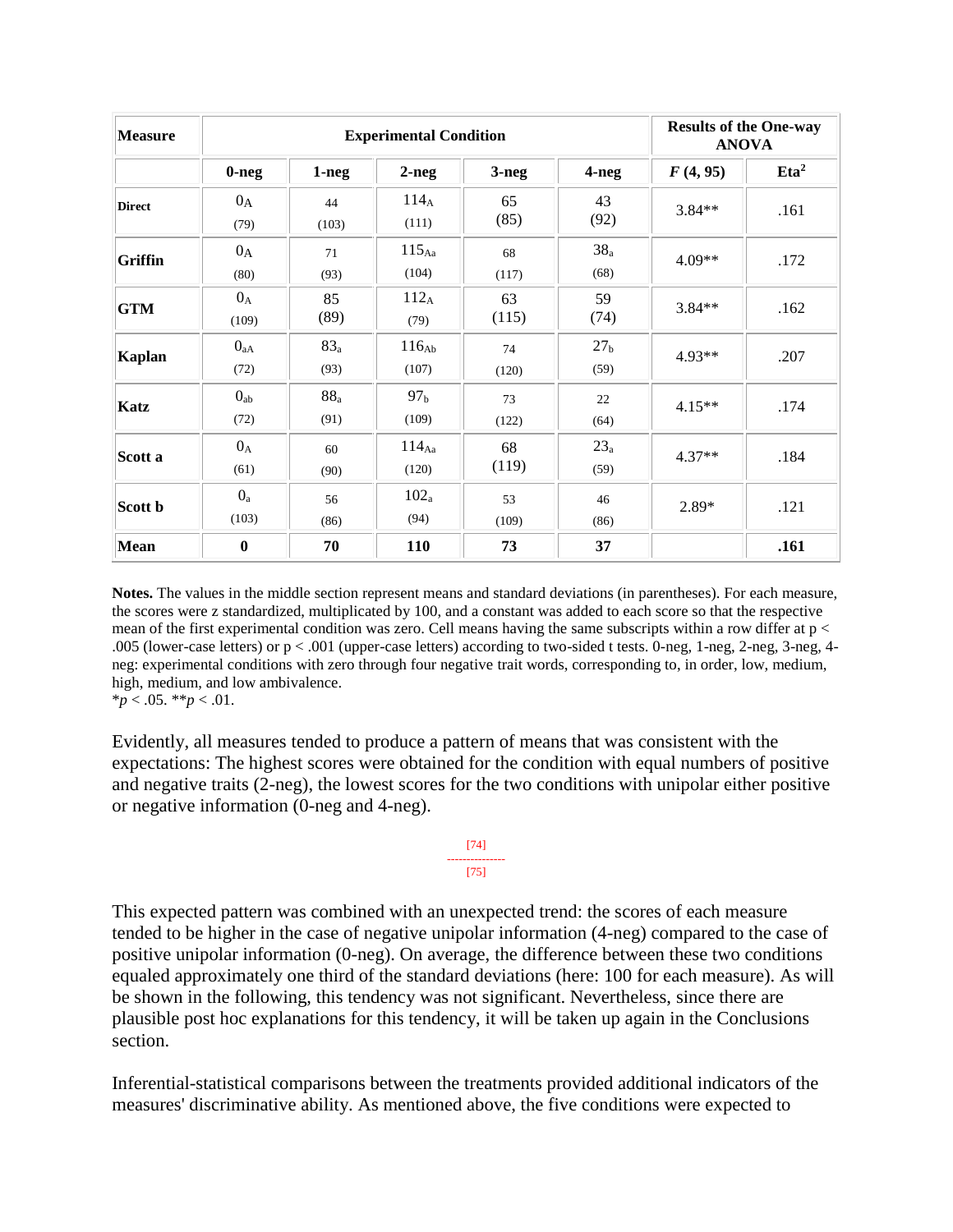correspond to three distinguishable levels of ambivalence: 0-neg and 4-neg to a low level, 1-neg and 3-neg to a medium level, and 2-neg to a high level. So the ambivalence scores in conditions 0-neg and 4-neg should be significantly lower than in conditions 1-neg and 3-neg on the one hand and condition 2-neg on the other hand; the scores in conditions 1-neg and 3-neg should be significantly lower than in condition 2-neg. These hypotheses were tested through contrasts based on one-sided t tests for every ambivalence measure. Table 5 displays the results. Since the formulae of Griffin, Kaplan, Katz, Scott (a), and the GTM produced significantly differences in variances between cells (*p*s < .05 according to the Levene test), the estimated variance for the *t* test was derived from the contrasted samples for each measure (and not from the total sample), and the degrees of freedom of the *t* value were corrected to compensate for heterogeneous variances. (4)

| <b>Measure</b> | <b>Compared Levels of Postulated Ambivalence</b> |                       |                        |  |  |  |  |
|----------------|--------------------------------------------------|-----------------------|------------------------|--|--|--|--|
|                | <b>High vs. Low</b>                              | <b>Medium vs. Low</b> | <b>High vs. Medium</b> |  |  |  |  |
| <b>Direct</b>  | $t(30.5) = 3.28**$                               | $t(73) = 1.65$        | $t(33) = 2.05*$        |  |  |  |  |
| Griffin        | $t(28.9) = 3.67***$                              | $t(65.1) = 2.46**$    | $t(38.3) = 1.59$       |  |  |  |  |
| <b>GTM</b>     | $t(42.9) = 3.57***$                              | $t(69) = 2.07*$       | $t(46.9) = 1.53$       |  |  |  |  |
| Kaplan         | $t(26.4) = 3.92***$                              | $t(59.8) = 3.26**$    | $t(38) = 1.27$         |  |  |  |  |
| Katz           | $t(26.6) = 3.24**$                               | $t(60) = 3.46$ ***    | $t(37.1) = 0.57$       |  |  |  |  |
| Scott a        | $t(23.9) = 3.58**$                               | $t(56.6) = 2.74**$    | $t(33.7) = 1.57$       |  |  |  |  |
| Scott b        | $t(38.3) = 3.12**$                               | $t(72.8) = 1.52$      | $t(39.2) = 1.83*$      |  |  |  |  |

**Table 5. Comparison of Experimental Conditions with Postulated Low, Medium, and High Ambivalence**

**Notes.** High postulated ambivalence: experimental condition 2-neg. Medium postulated ambivalence: experimental conditions 1-neg and 3-neg. Low postulated ambivalence: experimental conditions 0-neg and 4-neg. \**p* < .05. \*\**p* < .01. \*\*\**p* < .001.

> [75] --------------- [76]

All measures detected the greatest postulated difference (high vs. low ambivalence) with at least high significance. As to comparisons involving the conditions with predicted medium levels of ambivalence, more substantial differences between the measures emerged: No measure except the direct measure and the Scott index b discriminated significantly between the conditions with supposed high and medium ambivalence. These two measures, on the other hand, were the only ones failing to distinguish significantly between the conditions with supposed low and medium ambivalence. In this respect, the Katz and Kaplan formulae proved best, that is, allowed to reject the H0 with lower error probabilities than the other measures.

To further explore the discriminative qualities of each measure, two-sided *t* tests were conducted for all possible pairs of cell means. As the aim of the pairwise comparisons was to detect also unexpected differences, the *t* tests required an adjusted significance level. It was reduced to alpha = .005 through Bonferroni correction (given ten pair comparisons for each measure).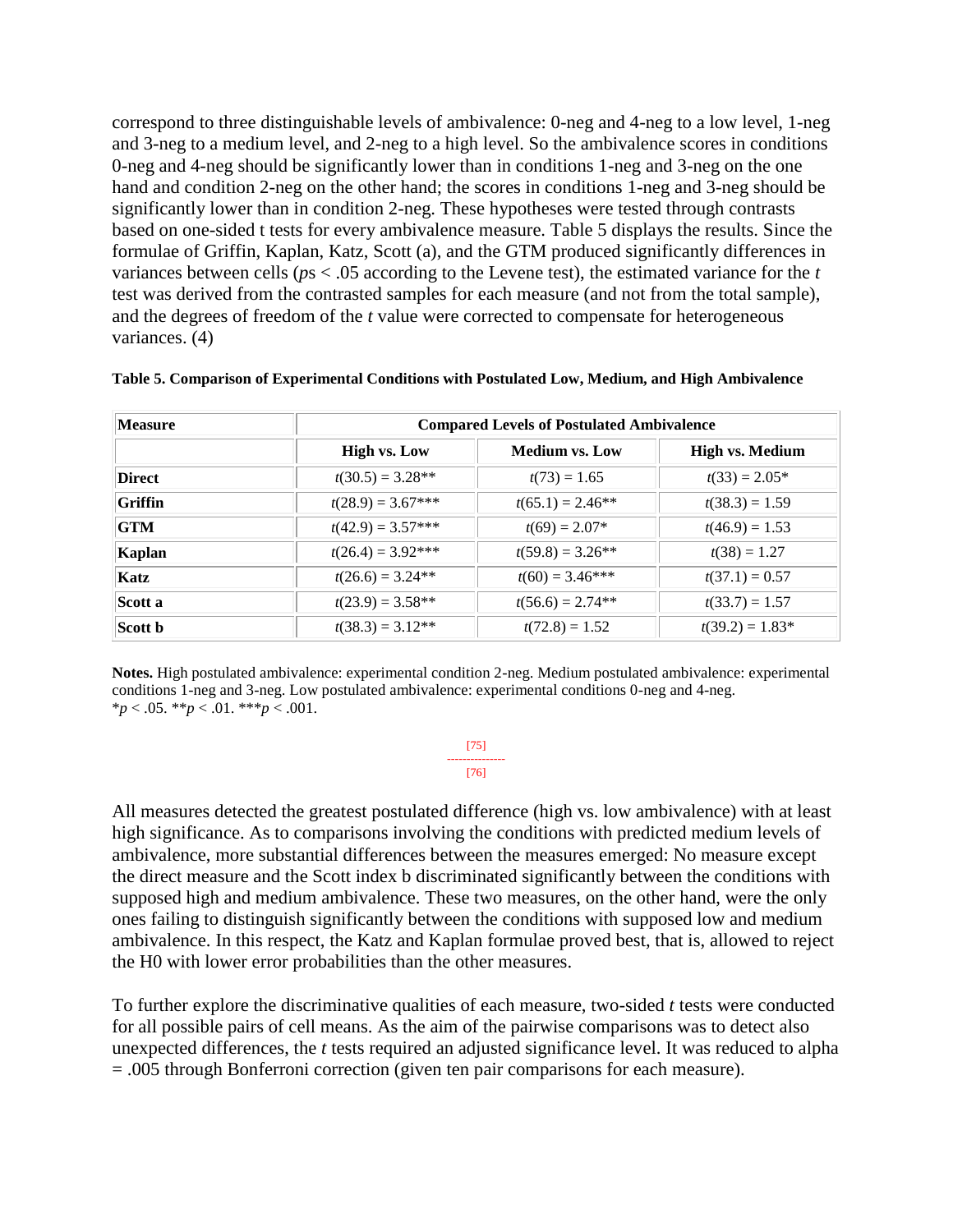Table 4 shows that all measures significantly discriminated between the 2-neg condition (supposed high ambivalence) and the 0-neg condition (one of the two conditions with supposed low ambivalence). These differences were least pronounced for the Katz and Scott b formulae. In the case of the symmetric comparison 2-neg vs. 4-neg, all measures showed less discriminative power, as the higher error probabilities indicate. Only the differences obtained for the Kaplan, Griffin, and Scott a formulae were significant here.

However, most measures failed to differentiate each of the two medium ambivalence conditions (1-neg, 3-neg) from the other conditions. The only exceptions were the formulae of Katz and Kaplan, which produced significant differences between the 0-neg and 1-neg condition.

> [76] --------------- [77]

### **CONCLUSION**

The congruent validity coefficients obtained in this study (i.e. the correlations between the formulae's scores and the direct ambivalence ratings) exceeded the corresponding coefficients reported in the relevant previous papers (Priester & Petty, 1996; Thompson et al., 1995). This may indicate a higher validity of the formulae's scores and/or the direct ratings in this study. The relative positions of the Griffin and the Katz formulae proved the most stable ones: As in the mentioned previous studies, the Katz formula accounted for the lowest congruent validity coefficient and the Griffin formulae for one of the two greatest coefficients.

Furthermore--and more importantly in the present context--, all ambivalence measures had some discriminative validity: Every measure significantly discriminated between two of three postulated levels of ambivalence and between at least one pair of experimental conditions in the expected direction; no measure produced significant cell differences that were contrary to the expectations. Given some generality of these results, they suggest that all formulae had sufficient discriminative power if they were used to detect rather big differences in ambivalence between populations (approximately corresponding to the difference between the 0-neg and 2-neg condition or above). In contrast, in the case of rather small population differences in ambivalence, some formulae may assign significantly different scores to the compared samples while other formulae may not when applied to the same raw data. According to the results of the present study, the Kaplan measure seems to be the one that is most likely to belong to the first group. However, given the small sample size, this superiority may well have been due to chance. In particular, it may well be that one of the only slightly inferior indices (Griffin, Katz, and Scott a) would take first place in a replication study. So all conclusions about differences between the measures are preliminary and almost speculative until further studies on the discriminative validity of the measures are available.

A specific limitation of the direct measure used in the present study is that it referred only to conflict *within* the affective or cognitive domain. In addition, ambivalence can result from a conflict *between* affect and cognition ('When your heart tells you one thing and your mind tells you another thing'; see MacDonald & Zanna, 1998; Thompson et al., 1995). The empirical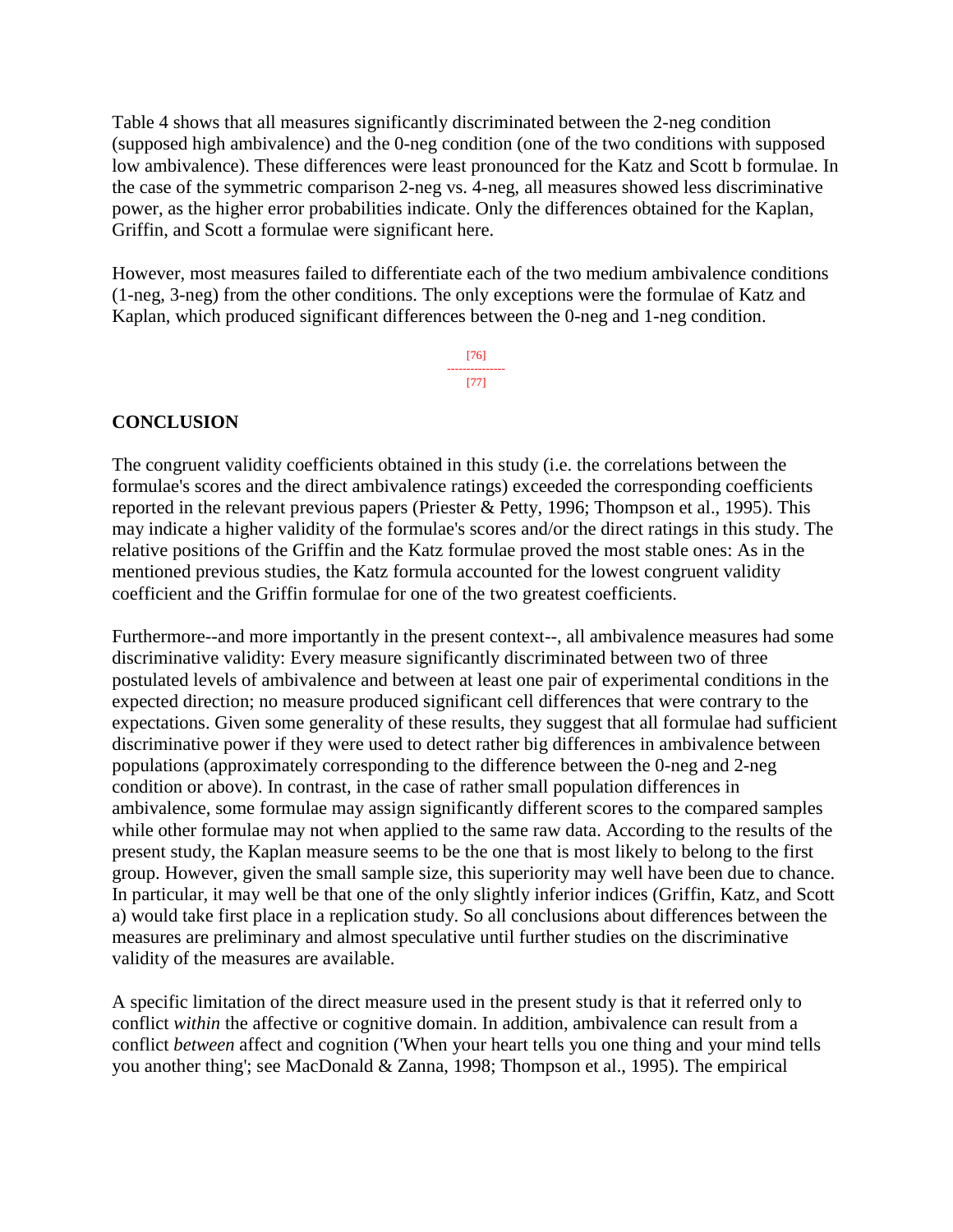validity of the direct measure might have been higher if items tapping such affective--cognitive ambivalence would have been included (e.g., like in the scale of Jamieson, 1988).

#### [77] --------------- [78]

Other limitations of the present study may result from the fact that it used a very specific sample (German students of fine arts and social sciences), artificial and only one sort of target objects (fictitious persons) and experimentally induced evaluations. So the results might not be generalizible to other populations, to other, in particular: natural objects, and to more stable evaluations. However, the finding that the correlational results of this study were similar to those of the relevant previous studies in some respect (namely in the relative convergent validity of the Griffin and Katz formulae) suggests that the data had some qualities similar to those obtained for other populations and target objects (i.e., for those of Priester and Petty, 1996, and Thompson et al., 1995: American and Canadian college students and diverse, partly natural topics, e.g., political issues). This may justify the above tentative general conclusions about the measures' discriminative validity.

Future attempts to validate the formulae should use more heterogeneous populations (including non-college populations) and various, also natural evaluation objects to increase the generality of the results. In addition, future studies could compare the validity of several direct measures of ambivalence (e.g., the scales of Jamieson, 1988; Priester & Petty, 1996) with each other and with the indirect measures. The direct measure of the present study had only moderate discriminative power compared to the indirect measures. So it does not seem to be a superior alternative. In general, the assessment of unipolar evaluations (which is necessary for applying the ambivalence formulae) has genuine advantages: It allows to compute the intensity  $(S+W)$ , strength of polarization (*S* - *W*) and direction (positive minus negative evaluation) of the overall evaluation in addition to ambivalence. So the indirect approach to the assessment of ambivalence will seem more advantageous than the use of direct measures unless a clear empirical superiority of the latter will be proven. Moreover, future validation studies could include other, albeit less common methods of assessing ambivalence, for example, open-ended questions (Bell et al., 1996) and the adjective lists of Cacioppo, Gardner, and Berntson (1997).

An additional, unexpected finding of the current research was the tendency of both the direct ambivalence ratings and the formulae's scores to indicate stronger ambivalence in the negative univalent condition (4-neg) compared to the positive univalent condition (0-neg). Finally, This finding shall be discussed since it suggests further topics for future research.

> [78] --------------- [79]

A possible explanation for this tendency is that a person possessing only negative attributes is not compatible with everyday experiences so that the participants ascribed additional, positive traits to the target person in the 0-neg condition. As a result, the participants may have associated evaluative inconsistent and therefore ambivalence-inducing information with the target person, although the information given was evaluatively consistent.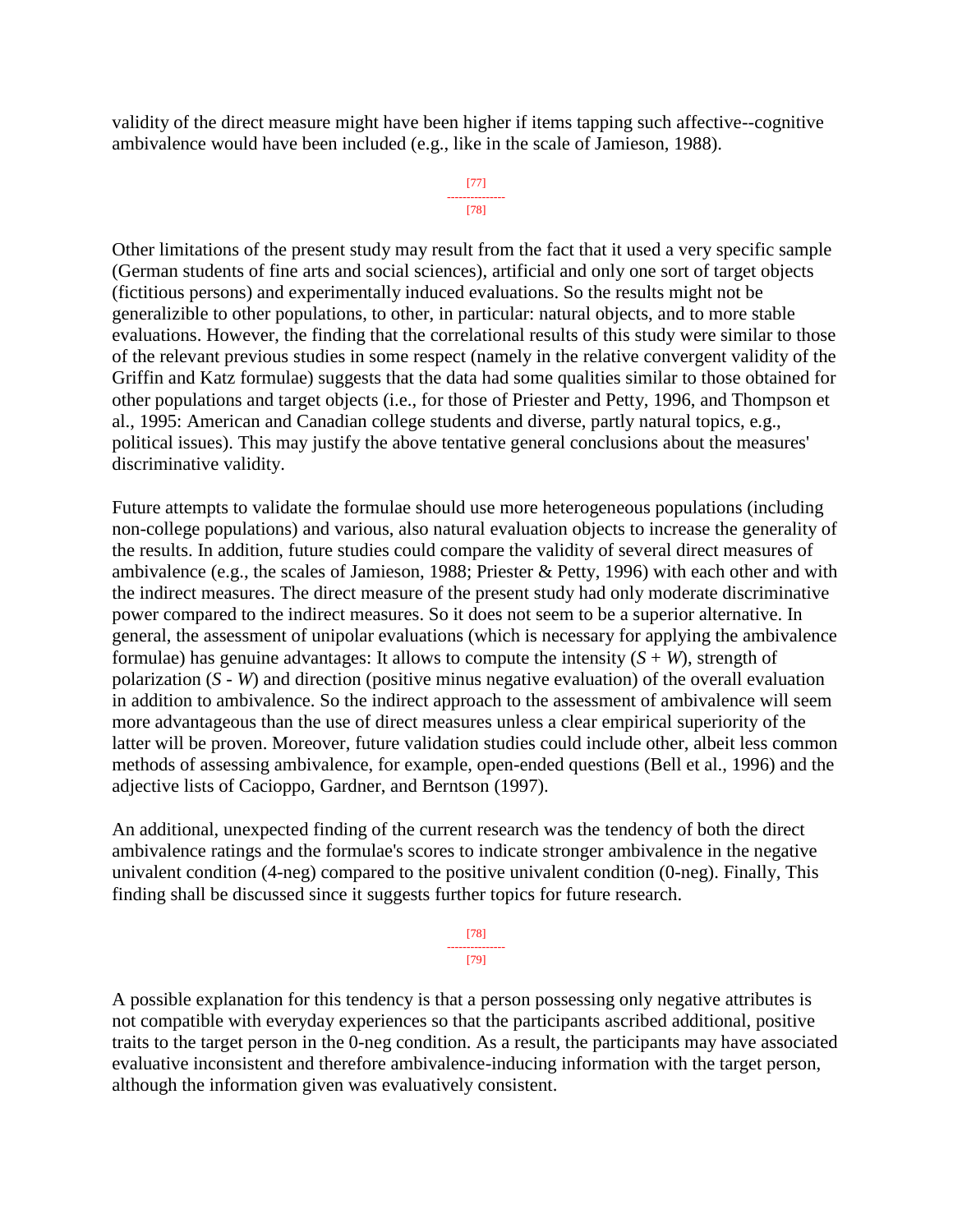Another reason may be that evaluating a person very negatively--as the participants were forced to do in the 4-neg condition--interfered with social norms or values expressing a need of judging people benevolently (e.g., the value of charity to one's neighbor). Thus subjects may have felt a conflict between affect-based dislike of and norm-based benevolence toward the target person in that condition. This conflict, too, would have fostered ambivalence toward the target person.

The attitude model of Cacioppo and Berntson (1994; also Cacioppo et al., 1997) provides a more general explanation for the observed tendency. Cacioppo and Berntson assumed that people evaluate any object with a "positivity offset". This model predicts that, even if no information about an object is available, people evaluate that object slightly positively. Given that positive and negative evaluative processes are independent (as Cacioppo and Berntson suggest and the very concept of ambivalence implies), it follows from this model that negative evaluations are always mixed with positive evaluations (equaling at least the amount of the positivity offset) and thus always produce a certain amount of ambivalence. This, too, would explain why providing purely negative information in this study tended to result in more ambivalence than providing purely positive information.

Future research could explore the stability and generality of the positive--negative asymmetry appearing in the present study. In the next step, the determinants of this effect could be investigated. To do so, for example, one could compare ambivalence across objects associated with different norms or values or manipulate the salience of norms or values before assessing ambivalence (see Study 2 of Katz & Hass, 1988, for an example of the latter procedure).

> [79] --------------- [80]

### **FOOTNOTES**

**(1)** To the author's knowledge, only three further ambivalence formulae besides those listed in the table have been suggested in the literature. These formulae were not considered in the following for different reasons: Bell, Esses, and Maio's (1996) formula actually is a linear transformation of the Griffin formula so that it would provide redundant scores in the present study; Priester and Petty's (1996) so-called abrupt threshold model, a preliminary version of their GTM, holds practical disadvantages (an additional, independent indicator of ambivalence is necessary to specify one parameter of the formula); Hewstone's (1986, p. 126) ambivalence formula  $(W + S)$ , which was only used in that study, evidently corresponds to a measure of evaluation intensity and therefore cannot be considered an ambivalence index. Note that the latter is also true for the Katz measure--a critique mentioned in the most important recent reviews of ambivalence measures (Breckler, 1994; Priester & Petty, 1996; Thompson et al., 1995) and therefore probably well-known among ambivalence researchers in the meanwhile. Nevertheless, the Katz measure was considered here because of its relatively frequent use in previous research and to enable complete comparisons of the present study's correlational results with those of the three mentioned reviews.

**(2)** Note that for some measures (namely GTM, Katz, and Scott a) it makes a difference whether the ratings are scored 0 to 5 or 1 to 6. Since the GTM is not applicable to the former case (*W*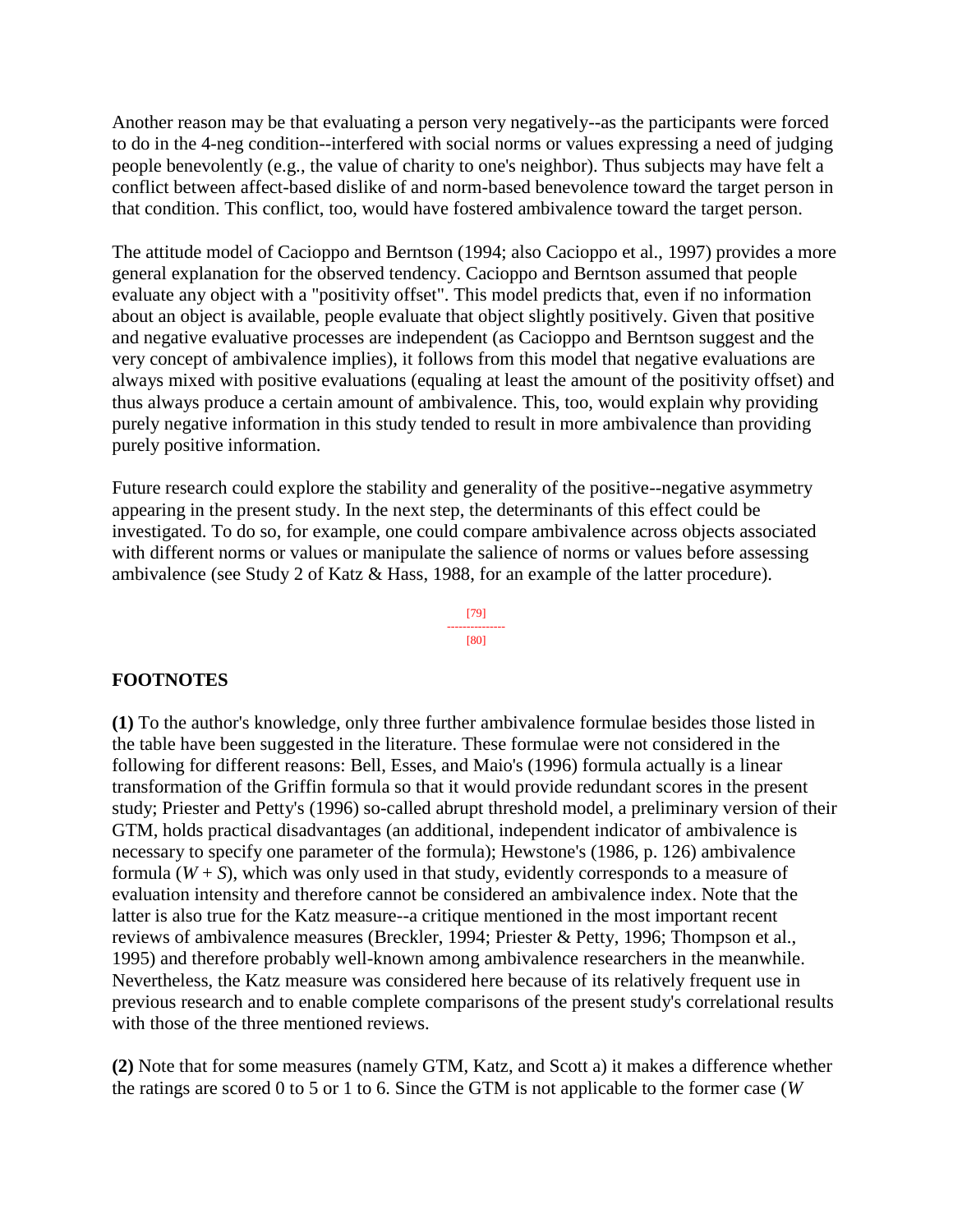must not equal zero), the ratings were scored 1 to 6 for all analyses reported herein. Additional analyses revealed that the use of scores from 0 to 5 did not change the results substantially in general. The exceptions are mentioned in the following.

**(3)** The relative positions of the measures depended on how the raw data had been scored. In particular, when the Katz and Scott (a) index were applied to ratings scored 0 to 5 (instead of 1 to 6), the effect sizes (eta squared) for these measures decreased to .146 and .158, respectively. However, all other pivotal results reported in the following (numbers and types of significant between-cell differences; levels of *p*) were not affected by the coding system.

> [80] --------------- [81]

**(4)** As an ANOVA theoretically requires homogeneity of the variances of the compared samples, the ANOVA results reported above might appear questionable for the formulae producing heterogeneous sample variances. However, according to Glass, Peckham, and Sanders (1972), an ANOVA is robust against heterogeneity of variances if the compared samples have the same size. The current research met this assumption.

# **REFERENCES**

Bargh, J. A., S. Chaiken, R. Govender, and F. Pratto. 1992. "The Generality of the Automatic Attitude Activation Effect." *Journal of Personality and Social Psychology* 62:893-912.

Bell, D. W., V. M. Esses, and G. R. Maio. 1996. "The Utility of Open-ended Measures to Assess Intergroup Ambivalence." *Canadian Journal of Behavioral Science* 28:12-18.

Bell, D. W. and V. M. Esses. 1997. "Ambivalence and Response Amplification Toward Native Peoples." *Journal of Applied Social Psychology* 27:1063-1084.

Breckler, S. J. 1994. "A Comparison of Numerical Indices for Measuring Attitude Ambivalence." *Educational and Psychological Measurement* 54:350-365.

Brown, J. S. and I. E. Farber. 1951. "Emotions Conceptualized as Intervening Variables: With Suggestions Toward a Theory of Frustration." *Psychological Bulletin* 48:465-495.

Cacioppo, J. T. and G. G. Berntson. 1994. "Relationship Between Attitudes and Evaluative Space: A Critical Review, With Emphasis on the Separability of Positive and Negative Substrates." *Journal of Personality and Social Psychology* 115:401-423.

Cacioppo, J. T., W. L. Gardner, and G. G. Berntson. 1994. "Beyond Bipolar Conceptualizations and Measures: The Case of Attitudes and Evaluative Space." *Personality and Social Psychology Review* 1:3-25.

<sup>[82]</sup>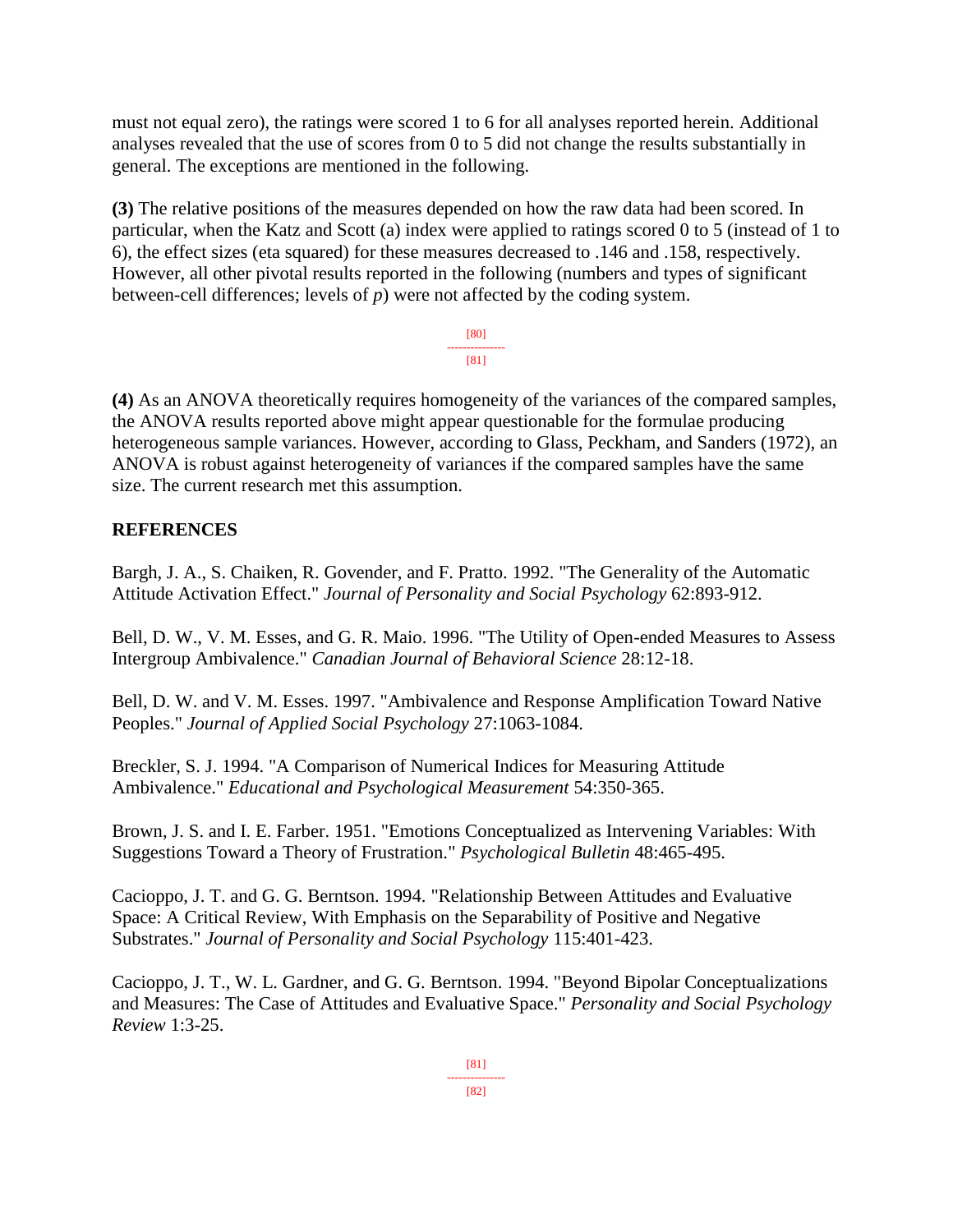Deusinger, I. M. 1980. *Interpersonale Beurteilung: Eine empirische Untersuchung*  [Interpersonal judgment: An empirical analysis]. Goettingen, Germany: Hogrefe.

Glass, G. V., P. D. Peckham, and J. R. Sanders. 1972. "Consequences of Failure to Meet Assumptions Underlying the Fixed Effects Analysis of Variance and Covariance." *Review of Educational Research* 42:237-288.

Hewstone, M. 1986. *Understanding Attitudes to the European Community*. Cambridge: Cambridge University Press.

Jamieson, D. W. 1988. "The Influence of Value Conflicts on Attitudinal Ambivalence." Paper presented at the annual meeting of the Canadian Psychological Association, Montreal.

Jonas, K., M. Diehl, and P. Brömer. 1997. "Effects of Attitudinal Ambivalence on Information Processing and Attitude-Intention Consistency." *Journal of Experimental Social Psychology*  33:190-210.

Kaplan, K. J. 1972. "On the Ambivalence-Indifference Problem in Attitude Theory and Measurement: A Suggested Modification of the Semantic Differential Technique." *Psychological Bulletin* 77:361-372.

Katz, I. and R. G. Hass. 1988. "Racial Ambivalence and American Value Conflict: Correlational and Priming Studies of Dual Cognitive Structures." *Journal of Personality and Social Psychology* 55:893-905.

Katz, I., J. Wackenhut, and R. G. Hass. 1986. "Racial Ambivalence, Value Duality, and Behavior." Pp. 35-59 in *Prejudice, discrimination, and racism*, edited by J. F. Dovidio and S. L. Gaertner. Orlando: Academic Press.

Lavine, H., C. J. Thomsen, M. P. Zanna, and E. Borgida. 1998. "On the Primacy of Affect in the Determination of Attitudes and Behavior: The Moderating Role of Affective-Cognitive Ambivalence." *Journal of Experimental Social Psychology* 34: 398-421.

> [82] --------------- [83]

MacDonald, T. K. and M. P. Zanna. 1998. "Cross-Dimension Ambivalence Toward Social Groups: Can Ambivalence Affect Intentions to Hire Feminists?" *Personality and Social Psychology Bulletin* 24:427-441.

Priester, J. R. and R. E. Petty. 1996. "The Gradual Threshold Model of Ambivalence: Relating the Positive and Negative Bases of Attitudes to Subjective Ambivalence." *Journal of Personality and Social Psychology* 71:431-449.

Scott, W. A. 1966. "Measures of Cognitive Structure." *Multivariate Behavioral Research* 1:391- 395.